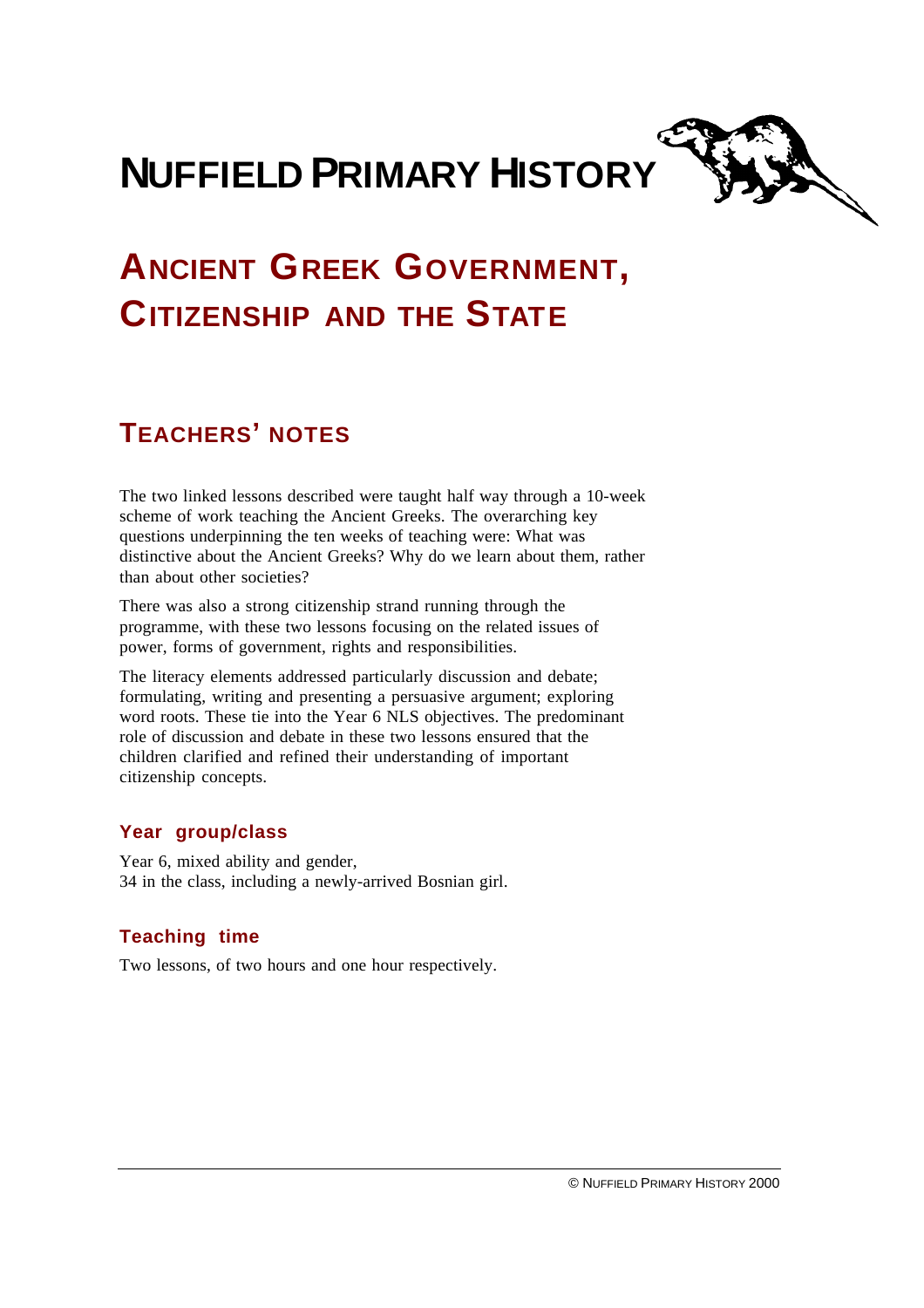## **Learning objectives**

**•** For the pupils to gain insight into concepts of power, influence, rights and responsibilities, with reference to both Ancient Greece and the present, as part of citizenship education.

**•** Through modelling it, to understand the importance of debate and argument in Greek, particularly Athenian, civic life.

**•** Literacy: for the pupils to learn to formulate and present persuasive arguments with the help of a writing frame.

**•** Literacy: to continue to explore English words with roots in Ancient Greek.

## **Key questions**

- What is the best form of government?
- **•** What was the Athenians' attitude towards their city state (*polis*)?
- **•** What are a citizen's rights and responsibilities?

#### **Resources**

Forms of government ('Government and people' page from Jon Nichol's *The Greek and Roman World,* 1983, Basil Blackwell's Evidence series)

Rules of oratory sheet: *Making a persuasive speech*

*Persuasion* writing frame for drafting a persuasive argument

Athenian citizens' oath

## **The teaching (Lesson one, 2 hours)**

#### **Episode 1**

*Focus: Power and influence in children's families*

To introduce the children to thinking about power structures, we started by announcing that today we were going to talk about power.

We posed the questions: Who has the most *power* in your family? How are disputes settled? Do the children have any power? What are the different roles and responsibilities, and what power goes with these?

Next question: who wields *influence* in your family? We explained the concept of influence by referring to their own influence over their parents/carers when, say, making choices in the supermarket. We discussed the difference between power and influence.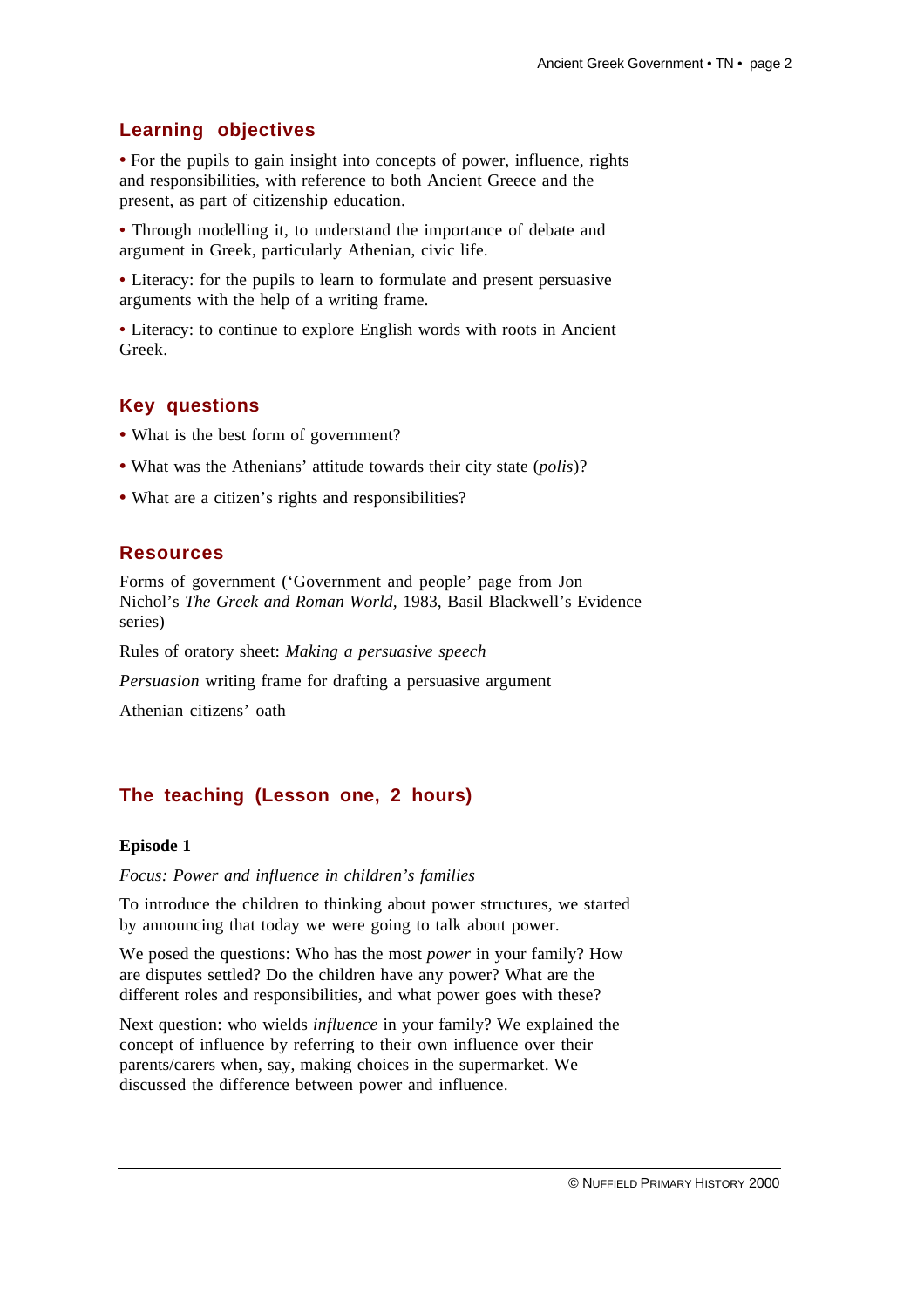The children were intrigued, and when I asked them to represent the power and influence structures in their own families diagrammatically, they set to with a will. We used different-coloured arrows for power and influence. The arrows showed the direction in which the power/influence was exercised.

After 10 minutes, every child had produced a clear diagram. Pets featured strongly in the influence stakes. Several children showed sophisticated understanding of the nature of influence.

Three volunteers reproduced their diagrams on the board and explained their structures to the class. This was a useful introduction to thinking about power and governance.

#### **Episode 2**

*Focus: Power and government structures in school and beyond*

In this country, who is in power and who is responsible for keeping things working? In families parents use the money they earn to ensure that the family is fed, housed, clothed. Schools are responsible for educating children in a safe environment. Governments have to look after their citizens.

Darren: 'Is that why we pay taxes?' Brilliant. His question led us into a discussion of the services provided by government, local and national – services we wouldn't have unless there was tax revenue to spend. The thought of being without maintained roads or rubbish collection made a big impression on the children.

They were visibly excited by their initial glimpse into the vast functions and structures of government. Hannah immediately drew a simple power and influence diagram incorporating government, council, school, governors, headteacher, teachers and children.

#### **Episode 3**

*Focus: Group discussion and formulation of persuasive arguments*

After break we investigated the forms of government the Ancient Greeks had. We explained that several forms of government co-existed in Greece, with Athens and other city-states moving gradually towards democracy, Sparta excepted.

The Greeks used to debate which was the best form of government – we'll have a debate, too.

We divided the class into five groups, told them that each group had to advocate one particular form of government, and try to persuade the rest of the class that theirs was the best.

We gave each group the *Forms of government* sheet. It gives accessible definitions of five forms of government: monarchy, tyranny, aristocracy,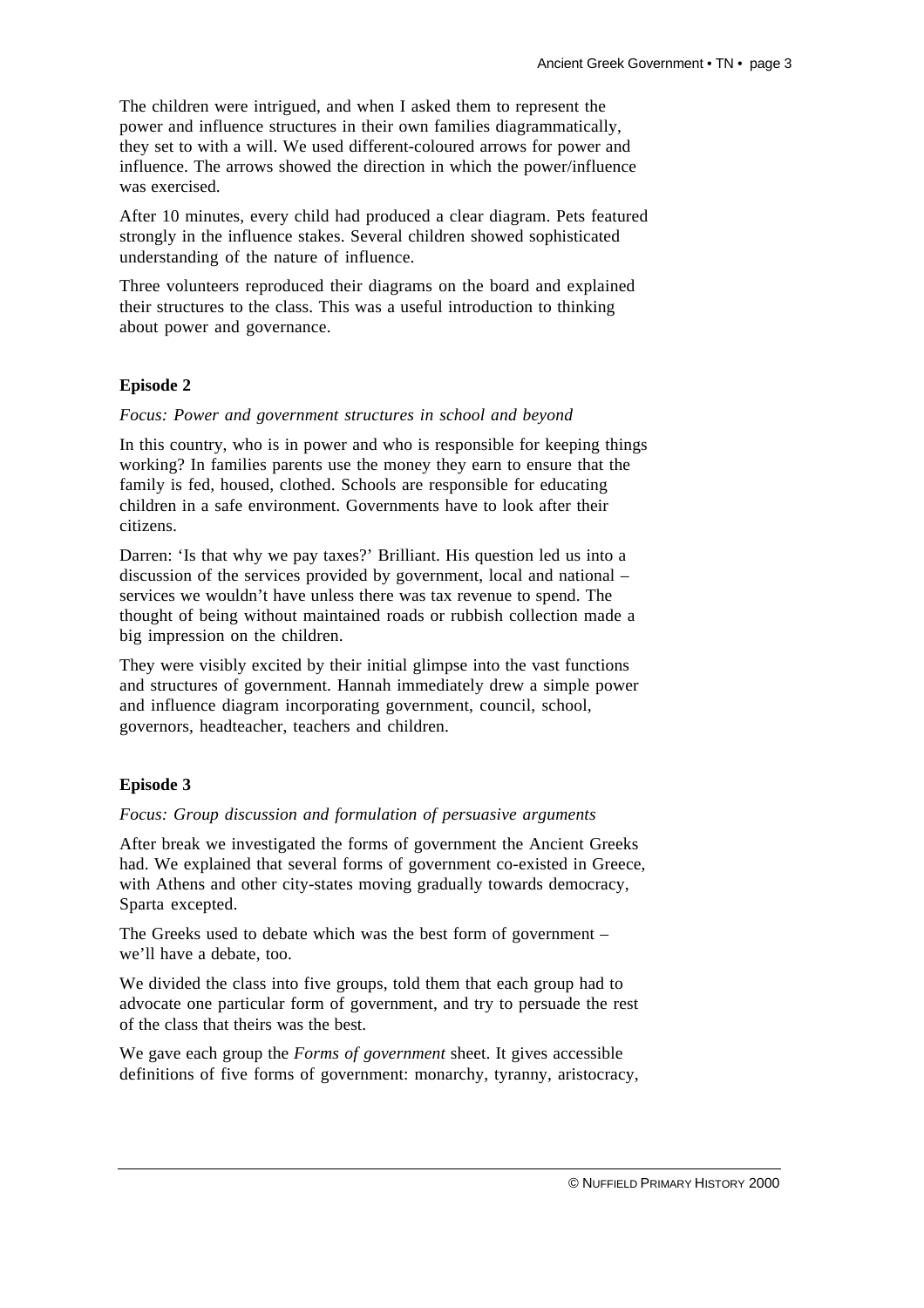oligarchy, democracy. We talked through each form with the class first, to make sure they understood what they were arguing about.

We also handed out the rules of oratory sheet: *Making a persuasive speech*. We advised them to follow these rules when formulating their arguments.

Finally, we gave each group a *Persuasion* writing frame to help them to draft their arguments – the writing frame provides useful logical connectives for argument construction.

We gave the groups 15 minutes to debate, decide on and hone their arguments. We circulated, giving help where needed, as some found the concepts difficult.

#### **Episode 4**

*Focus: Which is the best form of government? The persuasive arguments presented*

The five groups now went up to the front in turn, and tried to persuade the rest of the class that their form of government was the most superior. All the arguments were delivered with great aplomb. Afterwards, the class decided that the democrats had the best arguments, with the oligarchs coming a close second.

#### **The teaching (Lesson two, 1 hour)**

#### **Episode 1**

*Focus: Our rights and responsibilities at home. Our parents' rights and responsibilities*

We began by asking the children to say what, in their own families, were their rights and responsibilities, and what were those of their parents. They discussed in pairs, then reported back to the class – five minutes.

We pooled and wrote up on the board the children's ideas about family rights and responsibilities, accompanied by much thoughtful discussion. I was impressed by their awareness and maturity.

Their list is given at the top of the next page.

#### **Episode 2**

*Focus: Forms of government: what is a democracy?*

On to the wider world: the state. We referred back to the previous lesson (before half-term) and their arguments for different forms of government. We discussed and clarified the definition of a democracy, representing the concept with a diagram on the board.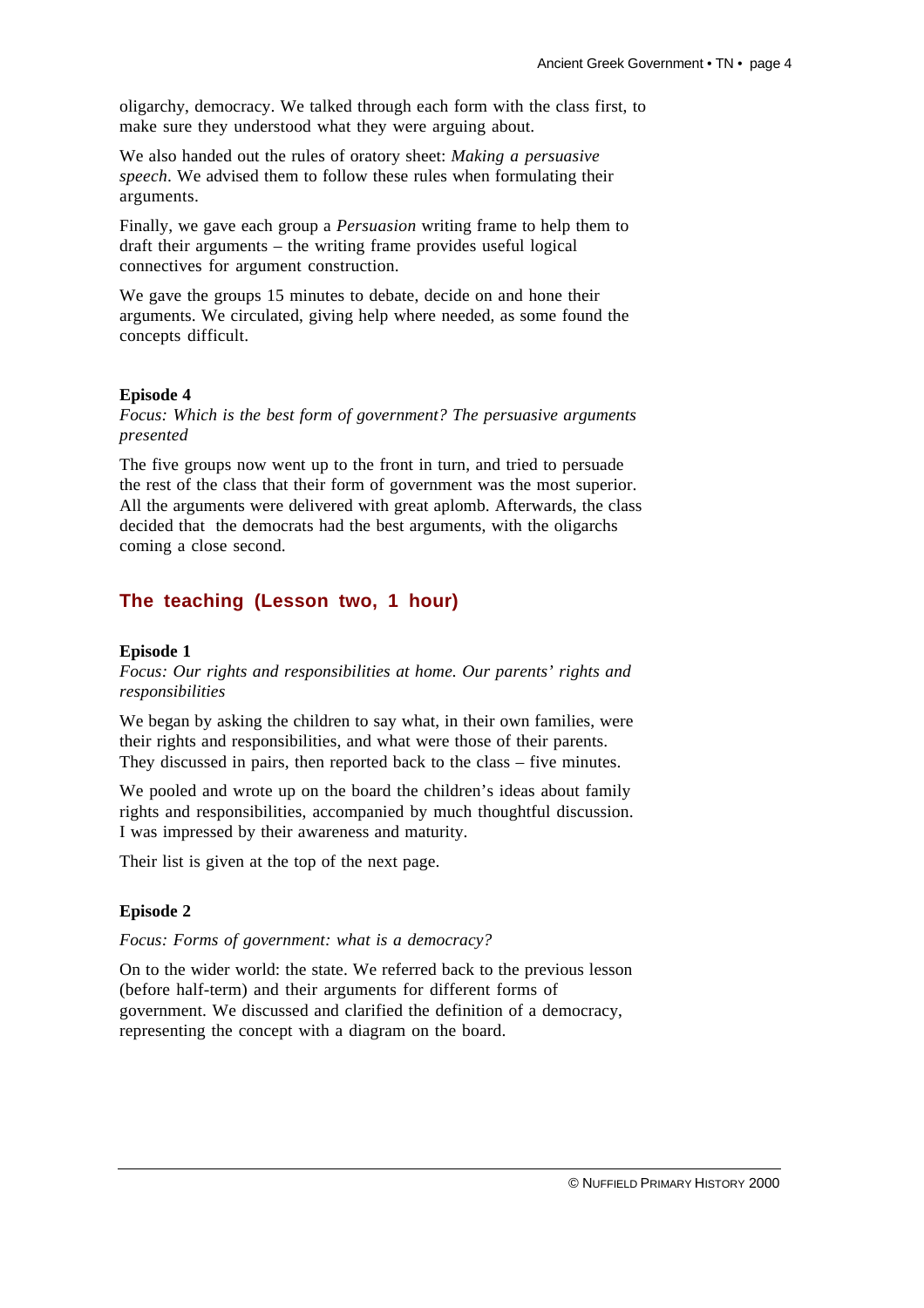| <b>FAMILY RIGHTS</b>       |                                | <b>FAMILY RESPONSIBILITIES</b>       |                                                        |
|----------------------------|--------------------------------|--------------------------------------|--------------------------------------------------------|
| <b>PARENTS</b>             | <b>CHILDREN</b>                | <b>PARENTS</b>                       | <b>CHILDREN</b>                                        |
| Some free time.            | Some freedom.                  | Make children<br>behave.             | Look after your pets.                                  |
| Vote.                      | Have food, drink,<br>clothing. | Give food, drink and<br>clothing.    | Make it easy for your<br>parents to look after<br>you. |
| Believe what they<br>want. | Believe what you<br>want.      | Love and care for their<br>children. | Look after your own<br>room and things.                |
|                            |                                |                                      | Obey your parents<br>(mostly).                         |
| Respect each other.        |                                |                                      |                                                        |

Family rights and responsibilities (see Lesson two, episode 1)

## **Episode 3**

*Focus: Our rights and responsibilities as citizens of the United Kingdom*

We asked the class about their expectations as British and world citizens. What are our rights? What do we owe in return? – as within families, we also have responsibilities as citizens of a democratic state.

In pairs, the children listed what they thought our responsibilities as citizens are. We pooled their ideas on the board.

The children's list revealed caring and responsible young citizens:

## Things we owe our country

Care for nature and wildlife (make more green spaces)

Caring about the state of the country, such as litter; no vandalism

Pay our taxes

Serve the country in war

Honour and peace and gratitude

Look after people who are in trouble (such as homeless people)

Respect all people and be kind

We finished off the episode with a thoughtful discussion of the question: Is freedom the same as licence?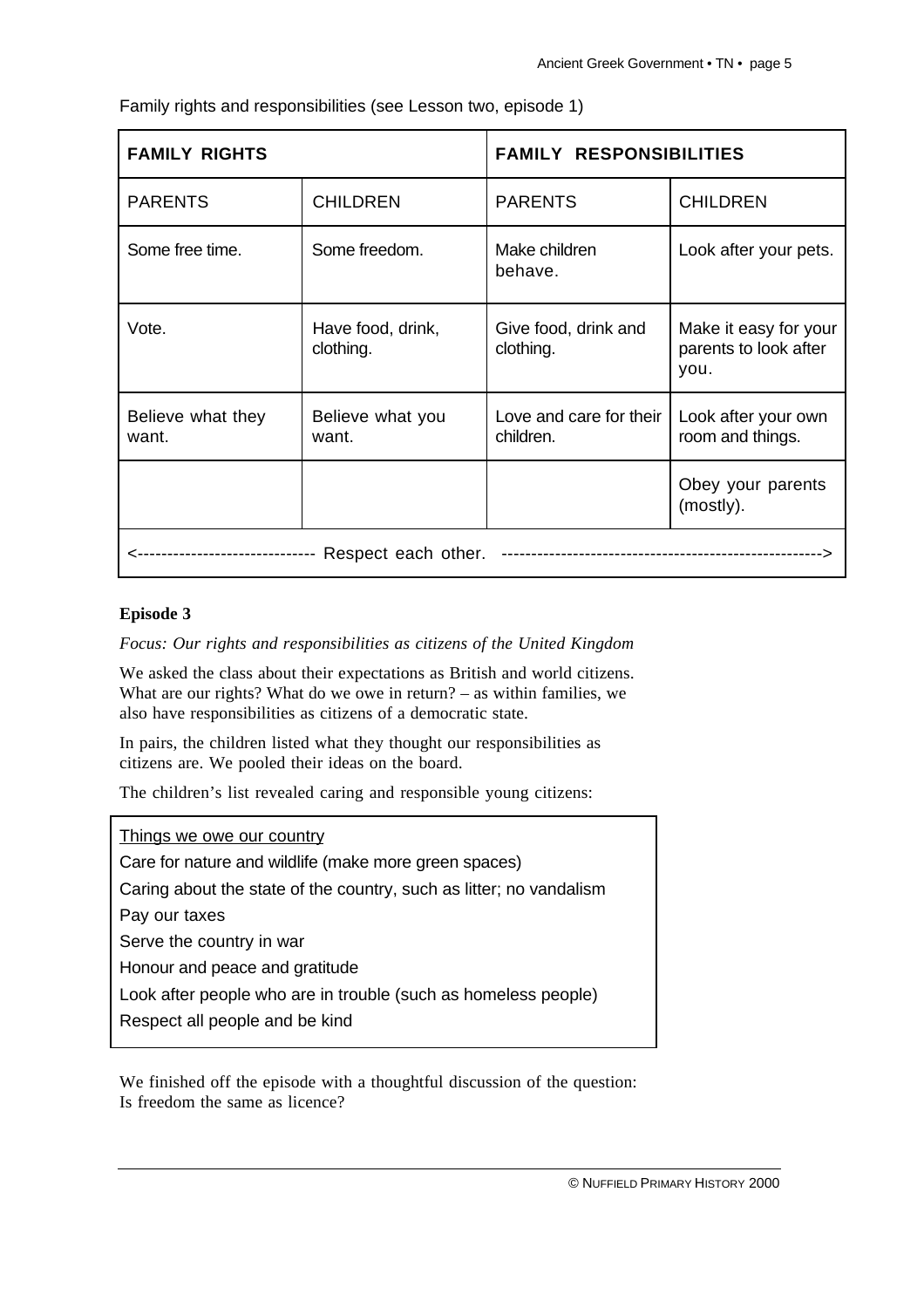### **Episode 4**

*Focus: What did Athenian citizens owe their city-state?*

In the 5th century BC Athens was a democracy, though not in our sense: it was direct, not representative, and women and slaves were excluded from voting. The girls bridled, and we promised to pursue the issue in a future lesson.

On reaching 18, Athenian men became full citizens, and took a citizen's oath. How does their oath – their statement of their responsibilities towards the state – compare with our list?

We put up the Athenian citizens' oath on the overhead projector and read it with the class. What does it tell us about Greek society and beliefs?

We agreed that there were many similarities, despite the different wording. The children decided the main difference was that we were more aware of our environmental responsibilities than the Athenians were.

They were struck by how important defending the state was. This highlighted the fact that war was a constant feature in Ancient Greece, whereas Britain has not had to defend itself directly for 60 years. However, we still remember and honour those who have fought for Britain, through war memorials and Remembrance Day.

The children also noted the importance of religion, and some of them felt we should have a commitment to honour religion in our own list.

Overall, they were impressed by the sense of civic duty and the importance of the rule of law demonstrated in the Athenian oath.

## **Episode 5**

*Focus: Investigating the word root 'polis'*

In previous lessons we had investigated Greek word roots such as *tele*and -*photo.* The word root that arose naturally during this session was the Greek word for the city-state: *polis*.

We told the class that words such as 'politician' arose from the Greek word *polis*. Can anyone think of one or two more? The children volunteered 'politics' and 'polite' – excellent.

Then Ian asked: 'Is that where the word 'policeman' comes from?' We replied, 'Let's check', so we consulted the class Oxford etymological dictionary, and there it was:

Police [French, from medieval Latin *politia* 'policy', from Greek *politeia* 'citizenship', via *polites* 'citizen' from *polis* 'city'].

The children were delighted, and went off to dinner glowing with linguistic expertise.